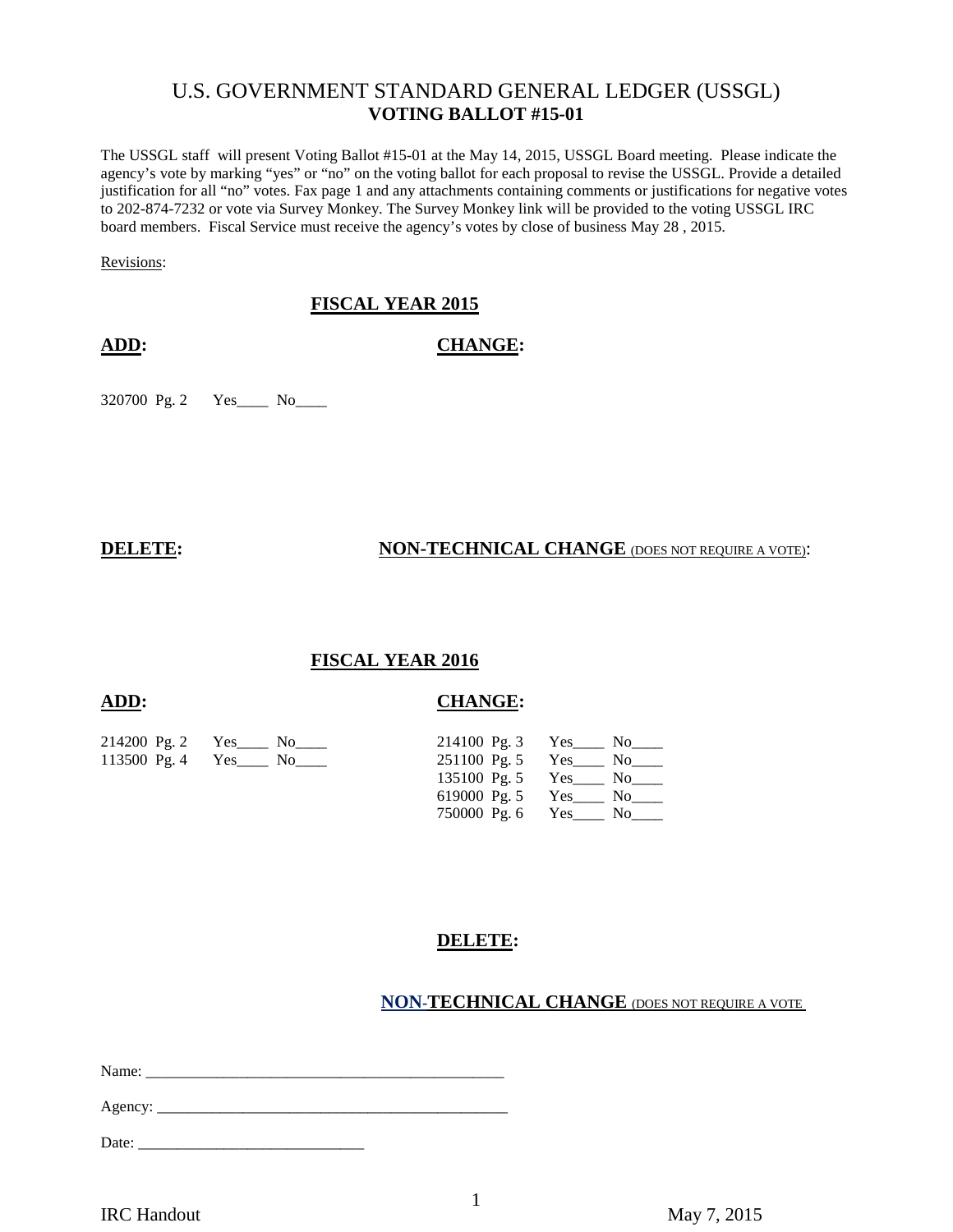## **The following proposed USSGL accounts will be effective for fiscal 2015 reporting.**

| <b>Account Title:</b>  | Appropriations - Used                                                                                                                                  |
|------------------------|--------------------------------------------------------------------------------------------------------------------------------------------------------|
| <b>Account Number:</b> | 320700                                                                                                                                                 |
| <b>Normal Balance:</b> | Credit                                                                                                                                                 |
| <b>Definition:</b>     | The amount of reduction during the fiscal year to appropriations outstanding<br>from current or prior years. This account corresponds to the agencies' |
|                        | USSGL account 310700, "Unexpended Appropriations- Used". This account                                                                                  |
|                        | is for the General Fund of the Treasury use only.                                                                                                      |

*Justification:* Enables the General Fund to properly account for appropriations that have been used by an agency, versus appropriations outstanding. Establishes an offset to agencies' 310700 to enable proper IGT eliminations. Enables the General Fund to account for appropriations as financing sources, in compliance with SFFAS 7, par. 71 & 72.

## **The following proposed USSGL accounts will be effective for fiscal 2016 reporting.**

## **PROPOSED USSGL ACCOUNTS**

| <b>Account Title:</b>  | Accrued Interest Payable - Debt                                                                                                                                                                                                                           |
|------------------------|-----------------------------------------------------------------------------------------------------------------------------------------------------------------------------------------------------------------------------------------------------------|
| <b>Account Number:</b> | 214200                                                                                                                                                                                                                                                    |
| <b>Normal Balance:</b> | Credit                                                                                                                                                                                                                                                    |
| <b>Definition:</b>     | The amount of interest accrued and owed to agencies that is the result of<br>securities issued by the Bureau of the Fiscal Service, Federal Financing Bank<br>and agencies with Authority to Issue Securities. This account does not close<br>at yearend. |

*Justification:* Under the current environment accrued interest payable by federal agencies on borrowings and accrued interest payable by Bureau of Fiscal Service on agency investments fall under the same reciprocal category (RC 02) with no distinction between the two. The accrued interest payable by agencies on borrowings is comingled with accrued interest payable on investments by Treasury and FFB creating an Intragovernmental reporting issue. The creation of this new USSGL and the renaming of USSGL 214100 will enable these two unique accrued interest payables to be reported separately.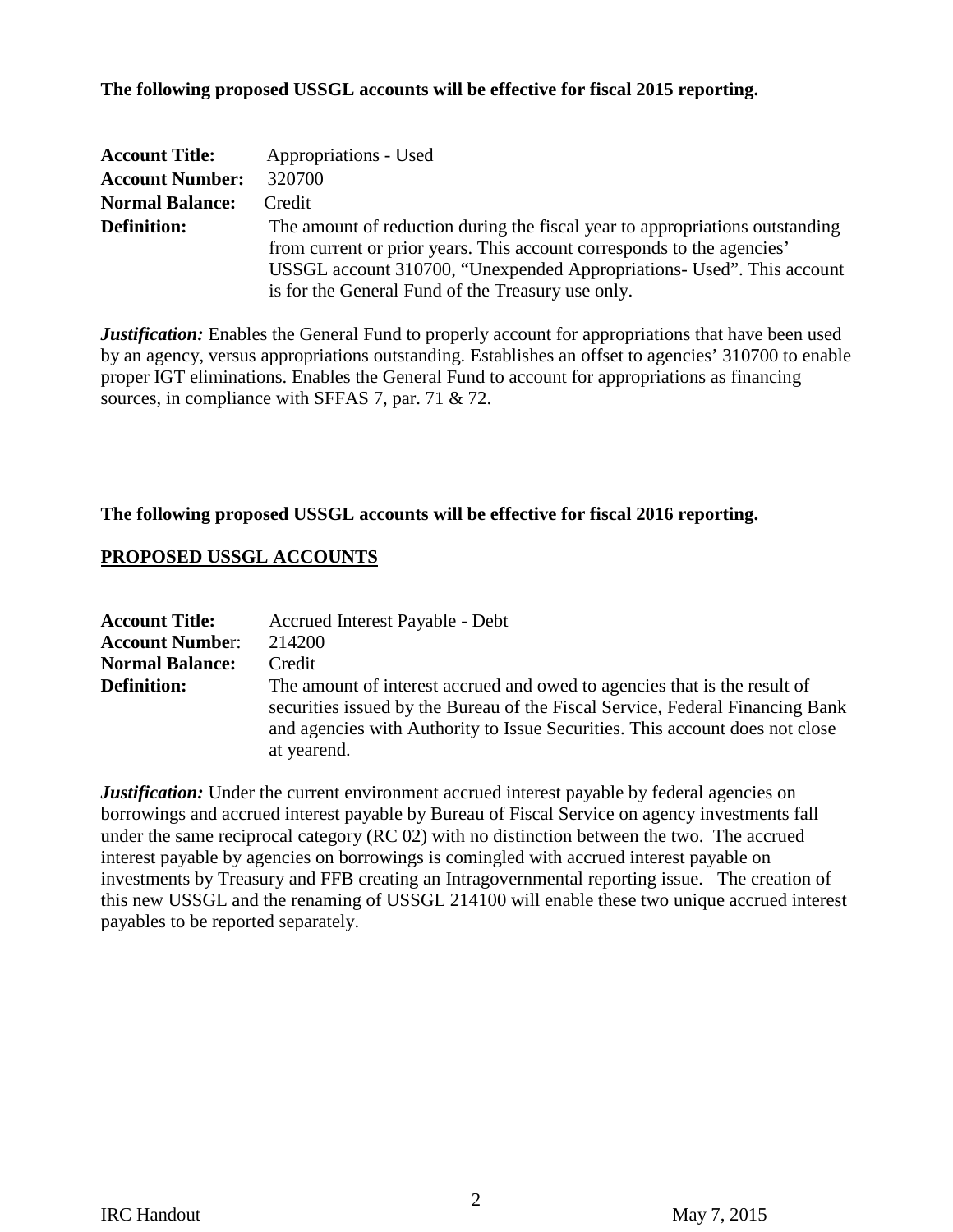# **PROPOSED CHANGES TO CURRENT USSGL ACCOUNTS FOR FISCAL 2016**

*Proposed Account Title: Accrued Interest Payable - Debt Loans Account Number: 214100 Normal Balance: Credit* 

*Proposed Definition: The amount of interest accrued and owed to others that is the result of loans and securities issued under general and special financing authority. This does not include accrued interest payable on , including securities issued by the Bureau of the Fiscal Service, Federal Financing Bank and agencies with authority to issue securities, which should be reported in USSGL account 214200. This account does not close at yearend.*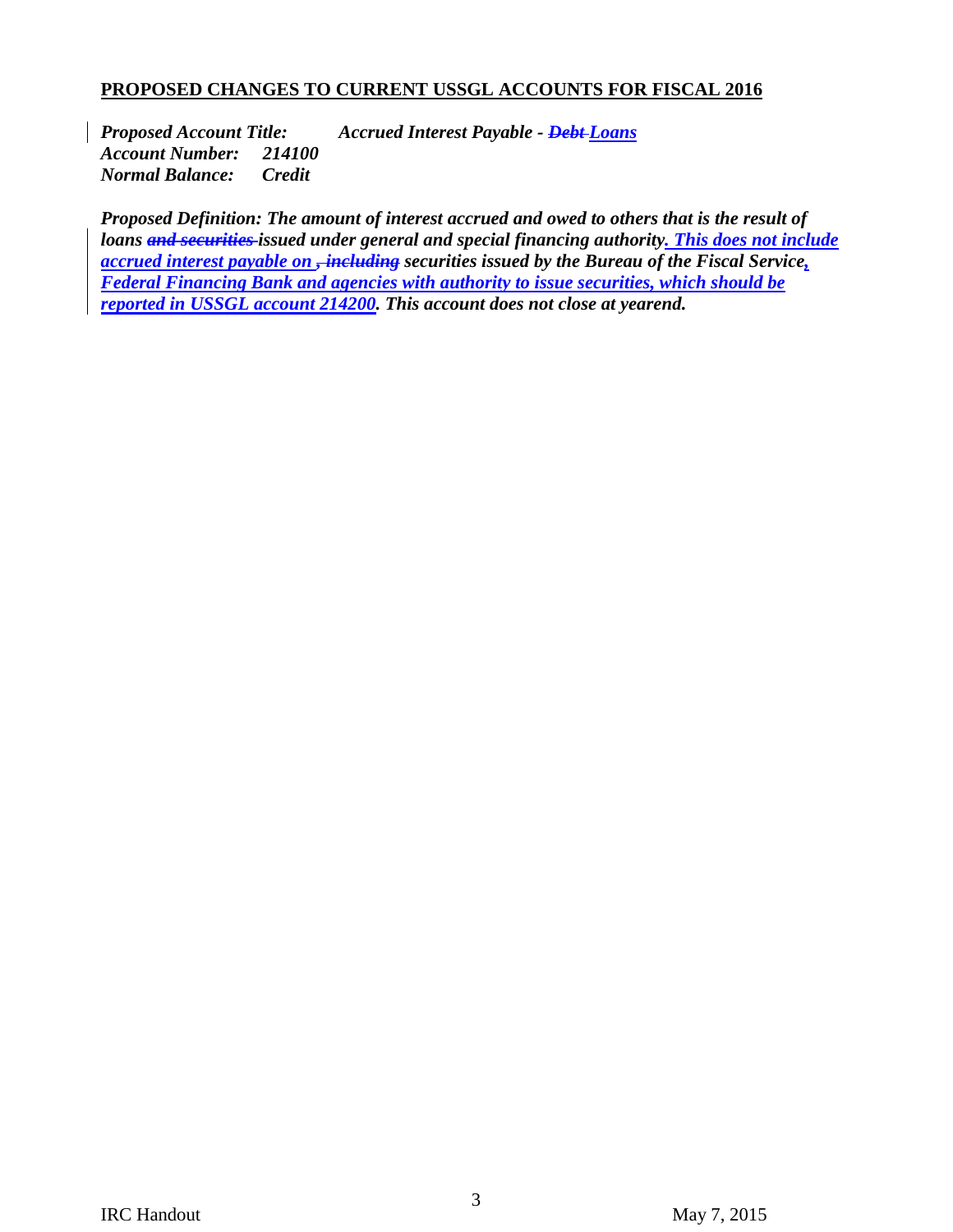# **PROPOSED USSGL ACCOUNTS**

| <b>Account Title:</b>  | Funds Held by the Public – Non-Budgetary                                                                                                                                                                         |
|------------------------|------------------------------------------------------------------------------------------------------------------------------------------------------------------------------------------------------------------|
| <b>Account Number:</b> | 113500                                                                                                                                                                                                           |
| <b>Normal Balance:</b> | Debit                                                                                                                                                                                                            |
| <b>Definition:</b>     | The amount of funds held by the public that the Office of Management and<br>Budget has determined will not be included in the Budget of the United<br>States Government. This account does not close at yearend. |

*Justification:* During the initial reporting periods where agencies started using the Governmentwide Treasury Account Symbol Adjusted Trial Balance System (GTAS) it was discovered that agencies that had Funds Held Outside of Treasury (FHOT) that are non-budgetary didn't have a USSGL account that they were able to use so that they can record their FHOT non-budgetary in order to pass GTAS edit 5 - Funds Held Outside of Treasury Business Line Balances.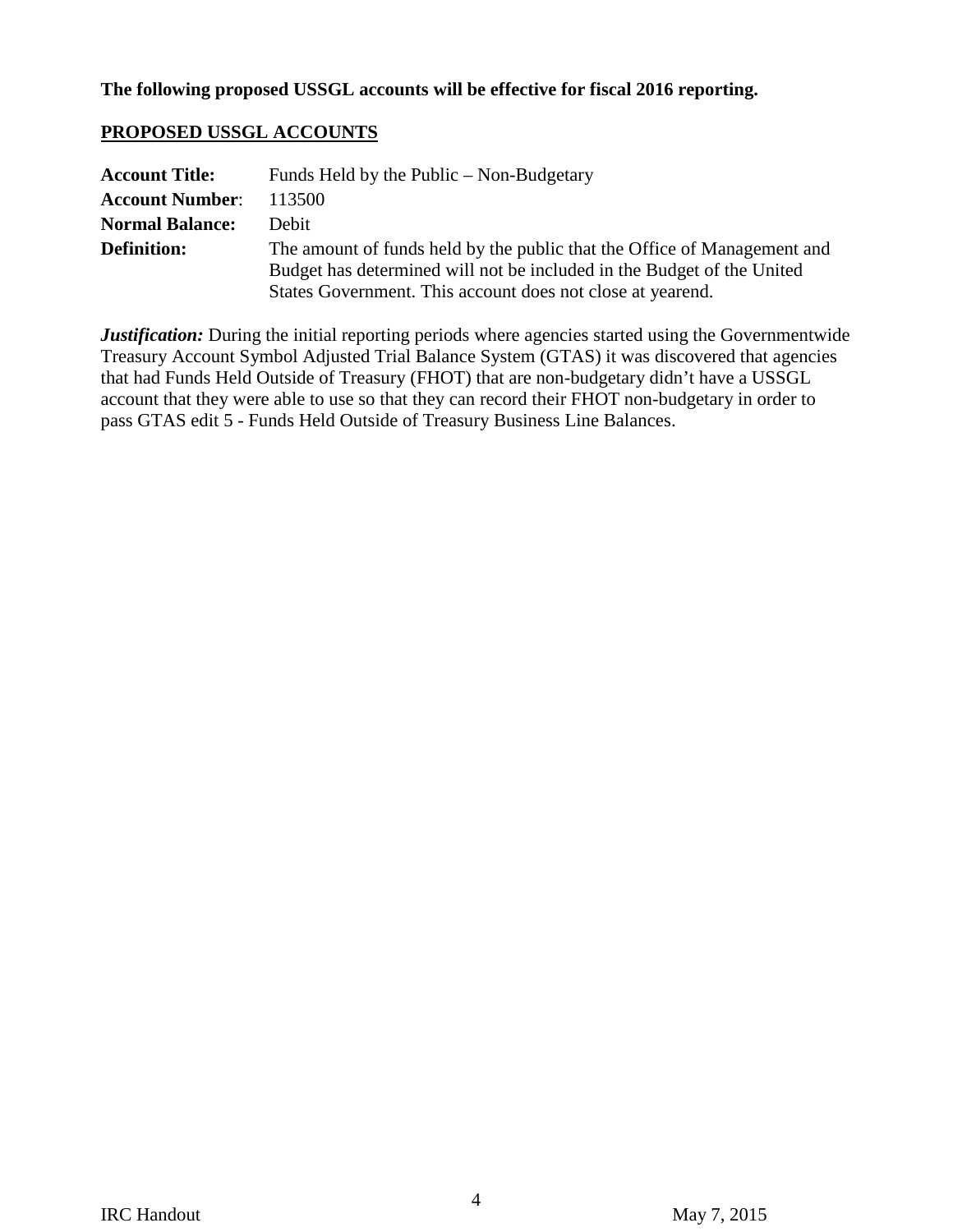# **PROPOSED CHANGES TO CURRENT USSGL ACCOUNTS FOR FISCAL 2016**

| <b>Current Account Title:</b>  | Funds Held by the Public                                 |
|--------------------------------|----------------------------------------------------------|
| <b>Proposed Account Title:</b> | <b>Funds Held by the Public - Budgetary</b>              |
| <b>Account Number:</b>         | 113000                                                   |
| <b>Normal Balance:</b>         | Debit                                                    |
| <b>Account Title:</b>          | Capitalized Loan Interest Receivable - Non-Credit Reform |
| <b>Account Number:</b>         | 135100                                                   |
| <b>Normal Balance:</b>         | Debit                                                    |

**Definition:** The amount of accrued interest due on a non-credit reform loan that has been capitalized. Capitalized interest, like loan principal, is subject to interest charges until such time as the debt is paid or otherwise settled. Also used to record the related receivable resulting from the accretion of the original issue discount for Black Lung Disability Trust Fund Obligations. This account does not close at yearend.

*Justification:* Update definition to clarify its use for the Black Lung Disability Trust Fund Obligations

| <b>Account Title:</b>         | Capitalized Loan Interest Payable - Non-Credit Reform |
|-------------------------------|-------------------------------------------------------|
| <b>Account Number:</b> 251100 |                                                       |
| <b>Normal Balance:</b> Credit |                                                       |

**Definition:** The amount of accrued interest owed on a non-credit reform loan that has been capitalized. Capitalized interest, like loan principal, is subject to interest charges until such time as the debt is paid or otherwise settled. Also used to record the related payable resulting from the accretion of the original issue discount for Black Lung Disability Trust Fund Obligations. This account does not close at yearend.

*Justification:* Update definition to clarify its use for the Black Lung Disability Trust Fund **Obligations** 

| <b>Account Title:</b>                                                                           | Contra Bad Debt Expense - Incurred for Others                                                      |
|-------------------------------------------------------------------------------------------------|----------------------------------------------------------------------------------------------------|
| <b>Account Number:</b>                                                                          | 619000                                                                                             |
| Normal Balance:                                                                                 | Credit                                                                                             |
| Definition: The amount of bad debt expense related to accounts receivable held for others. When |                                                                                                    |
| recording amounts related to the General Fund of the Treasury, use Federal/Non-Federal Code     |                                                                                                    |
|                                                                                                 | attribute domain value "G" and Transaction Partner Agency Identifier attribute domain value "099". |
| For all other amounts, use the appropriate attribute domain values.                             |                                                                                                    |

*Justification: Removing specific Federal/Non-Federal Code attribute domain value use instructions from the definition. Users can find specific instructions related to this Attribute in the TFM 2-4700.*